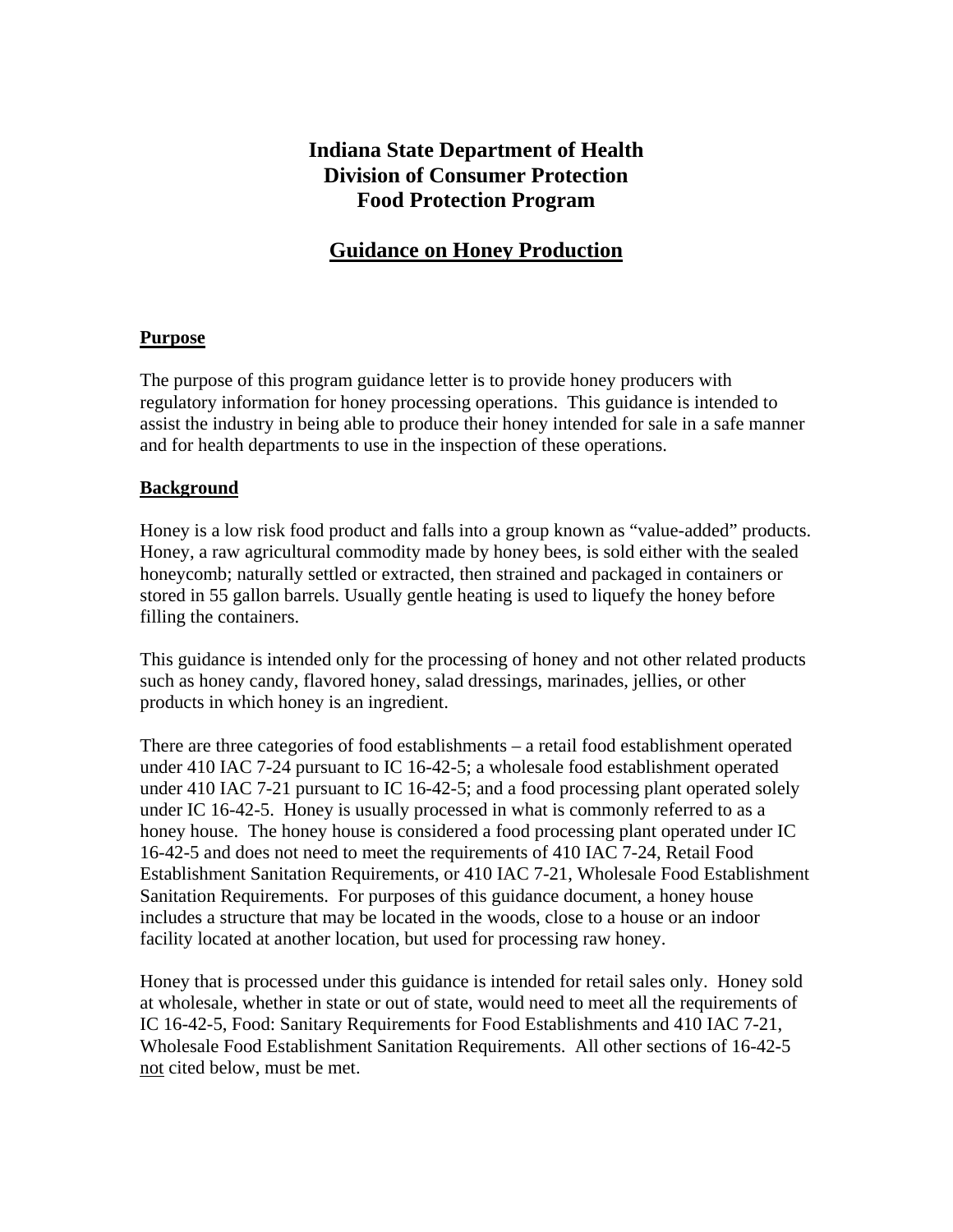It is recommended that honey processors desiring to sell their product contact the local health department for inspection and permits. The health department may or may not conduct an inspection since this is a low risk food.

## **Definitions**

Honey house: A building where the honey supers are taken and the frames removed prior to uncapping for extraction. The extracted honey is usually filtered and packaged into various container sizes.

Honey super: A large wooden box that holds individual frames that contain the wax foundation for making the honey comb.

### **Guidance**

The following is guidance for a food processing plant that processes honey. Food processing plants must be operated pursuant to IC 16-42-5. The following guidance states the statutory provision (*in italics*) followed by guidance specific to honey houses.

## **IC 16-42-5-6 Conditions of health and comfort**

- *Sec. 6. A food establishment must meet the following conditions:* 
	- *(1) Be adequately lighted, heated, drained, and ventilated.*
	- *(2) Be supplied with uncontaminated running water.*
	- *(3) Have adequate sanitary facilities.*

 The honey house, which may be located in the woods or any other place used as a food establishment, must meet the following requirements:

- 1. Adequately lighted, heated, drained and ventilated
	- Lighting may be electrical, natural light coming through windows, artificial electrical lights or gas lanterns. Lighting must be placed as to avoid contamination of honey, if a fixture should break.
	- Light bulbs shall be shielded, coated, or otherwise shatter resistant over the processing and bottling equipment.
	- Since minimal water is used for hot water washing of equipment and for warming the honey prior to packaging, this water does not fall under the classification of "waste water," but should be disposed of in a manner that does not create a safety or unsanitary condition for the food establishment.

Ventilation should be such as to minimize odors and vapors. Fans, screened windows or other effective means may be used to achieve adequate ventilation.

- 2. Supplied with uncontaminated running water
	- A portable container of potable water, such as a water cooler, may be used as the source of running water.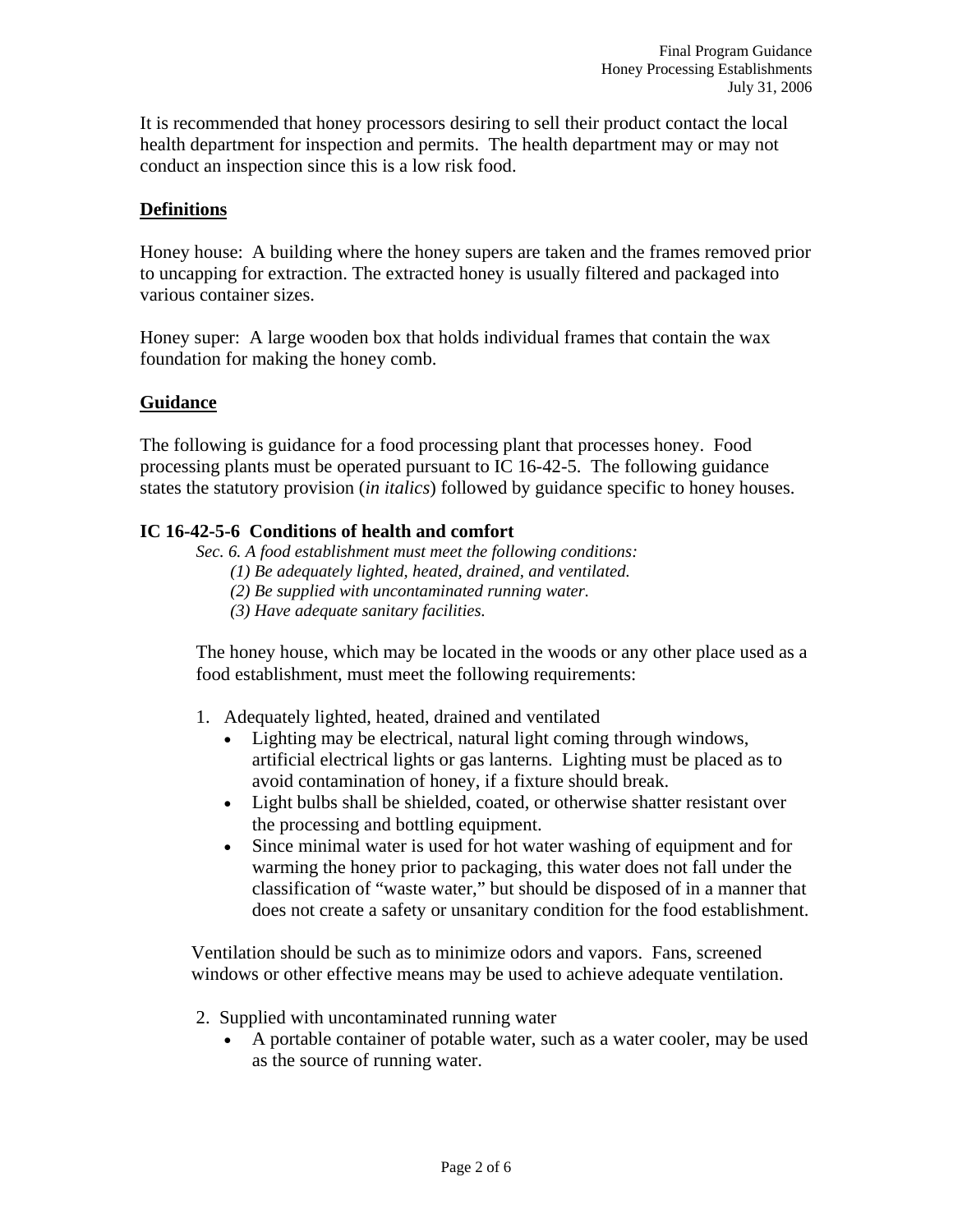- If well water is used, a sample must be taken annually to determine that it is potable. A copy of the sample results shall be kept on site and available for review.
- 3. Adequate sanitary facilities
	- Toilet facilities in a nearby farmstead, home or business may be used if the honey house is remotely located.

## **IC 16-42-5-7 Construction to facilitate cleanliness**

*Sec. 7. Each food establishment and the machinery used in each food establishment must be constructed so as to be easily and thoroughly cleaned.* 

 Each food establishment and the machinery used must be constructed so as to be easily and thoroughly cleaned.

• The honey house and equipment must be constructed to meet the needs of the honey process and be easily cleanable.

### **IC 16-42-5-8 Cleanliness and sanitation of premises and vehicles**

*Sec. 8. The floors, sidewalls, ceiling, furniture, receptacles, implements, and machinery of a food establishment and a vehicle used to transport food products must at all times be clean and sanitary.* 

 The floors, sidewalls, ceiling, furniture, receptacles, implements, and machinery of a food establishment and a vehicle used to transport food products must at all times be clean and sanitary.

- Non-food contact surfaces, such as floors, sidewalls, ceiling and vehicles, shall be cleaned prior to the start of the season and as needed. Surfaces should be free of any loose paint or other foreign material that could fall into the extractor or other equipment and be a source of contamination.
- All food contact equipment shall be stored off the floor.
- Food contact surfaces shall be in good repair, easily cleanable, food grade quality and not contain any chemicals or other hazardous materials. This includes storage tanks/barrels, piping, sump tank, filtering cloths, and any other processing or filling equipment and containers.
- Equipment shall not contain any deleterious substances, such as lead, lead solder or lead paint. Use only approved preservatives and paints on the hives.
- Glass or plastic jars should be cleaned, as needed, before filling either by using pressurized air, a dishwasher or manually washed and air dried.
- Honey may be sampled at the time of inspection to test for lead content, foreign material, added sugars or any other appropriate analyses.
- Food contact equipment and surfaces shall be cleaned prior to and after use, and whenever it becomes contaminated, using suitable cleaning compounds.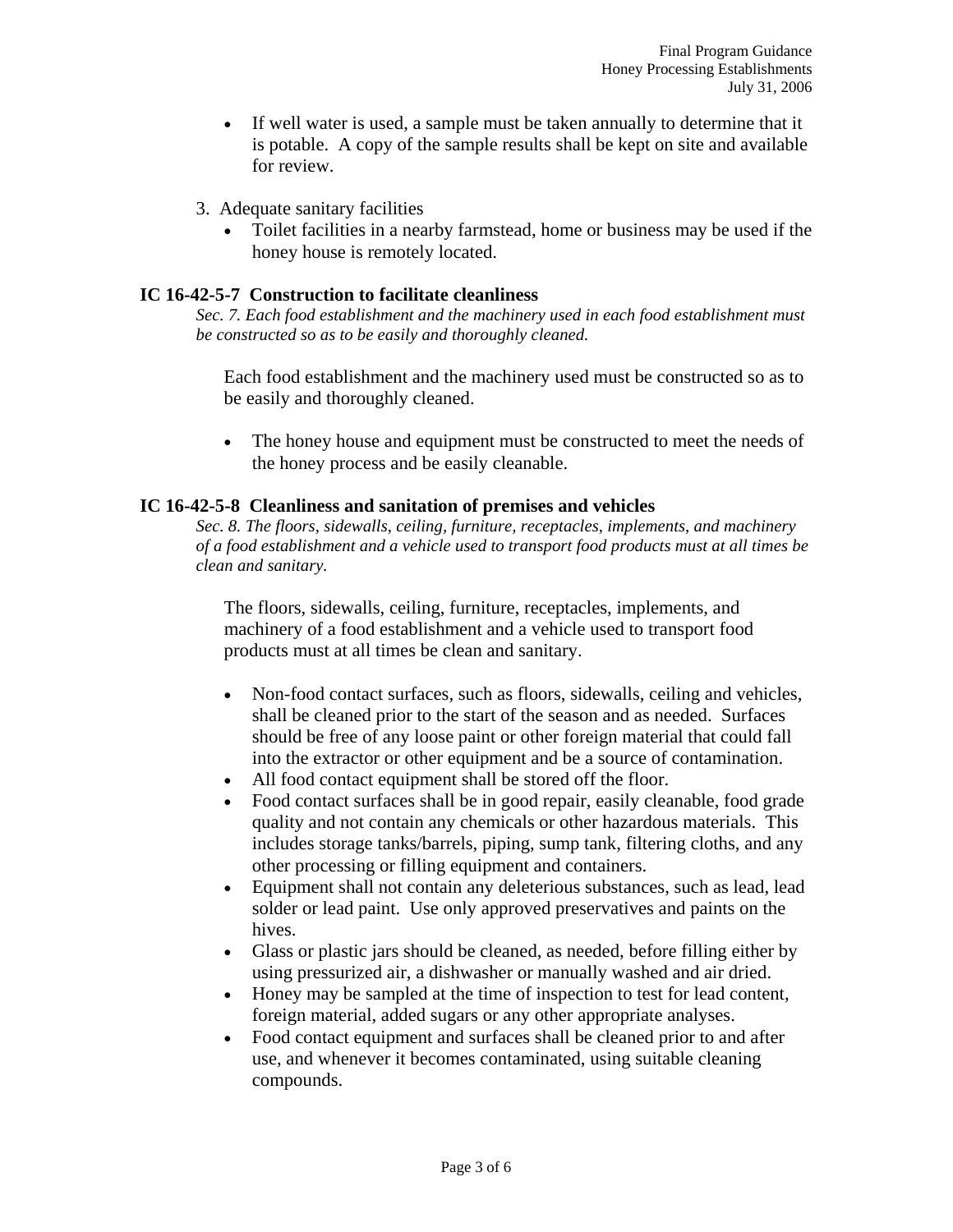• Vehicles used to transport the supers or used for delivery of finished products shall be clean and free of any contaminants.

#### **IC 16-42-5-9 & 10 Walls, ceilings, floors; construction; washing**

*Sec. 9. (a) The sidewalls, woodwork, and ceiling of a food establishment must be made of an impervious material with a finish that is washable.* 

 *(b) The sidewalls, woodwork, and ceiling must be kept washed clean with detergent and water.* 

*Sec. 10. (a) The floor of a food establishment must be made of nonabsorbent material that can be flushed with water.* 

 *(b) The floor of a food establishment must be kept washed clean with detergent and water.* 

 The sidewalls, woodwork, ceiling and floor of a food establishment must be made of impervious/nonabsorbent material that can be washed clean with detergent and water.

- Walls and ceilings may be constructed of smooth sealed wood or other impervious material, but must be free from unnecessary dust or soil accumulations.
- The floor must be sealed concrete, treated or sealed wood or other material that is nonabsorbent and can be easily cleaned.

#### **IC 16-42-5-11 Domestic animals; rodents; insects**

*Sec. 11. A food establishment must be protected by all reasonable means against the presence of and entrance of domestic animals, rodents, flies, and other insects.* 

 A food establishment must be protected by all reasonable means against the presence of, and entrance of domestic animals, rodents, flies, bees and other insects.

• Outer openings should be protected and floor/wall junctures sealed as necessary against rodents, squirrels and other vermin. Domestic animals are not allowed in the food establishment.

#### **IC 16-42-5-13 & 14 Toilet room; Washrooms**

*Sec. 13. (a) A food establishment must have a convenient toilet room separate and apart from and not opening directly into a room that is used for food handling.* 

 *(b) The floor of the toilet room must be made of a nonabsorbent material.* 

- *(c) The floor of the toilet room shall be washed and scoured daily.*
- *(d) Each toilet fixture and each toilet room must be adequately ventilated.*

*Sec. 14. (a) A food establishment must have a washroom adjacent to each toilet room.* 

- *(b) The washroom shall be supplied with adequate lavatories, soap, hot and cold running water, and clean individual towels.*
- *(c) The washroom shall be kept clean by washing with detergent and water.*

 A food establishment must have a convenient toilet room separate and apart from and not opening directly into a room that is used for food handling. A washroom must be adjacent to each toilet room.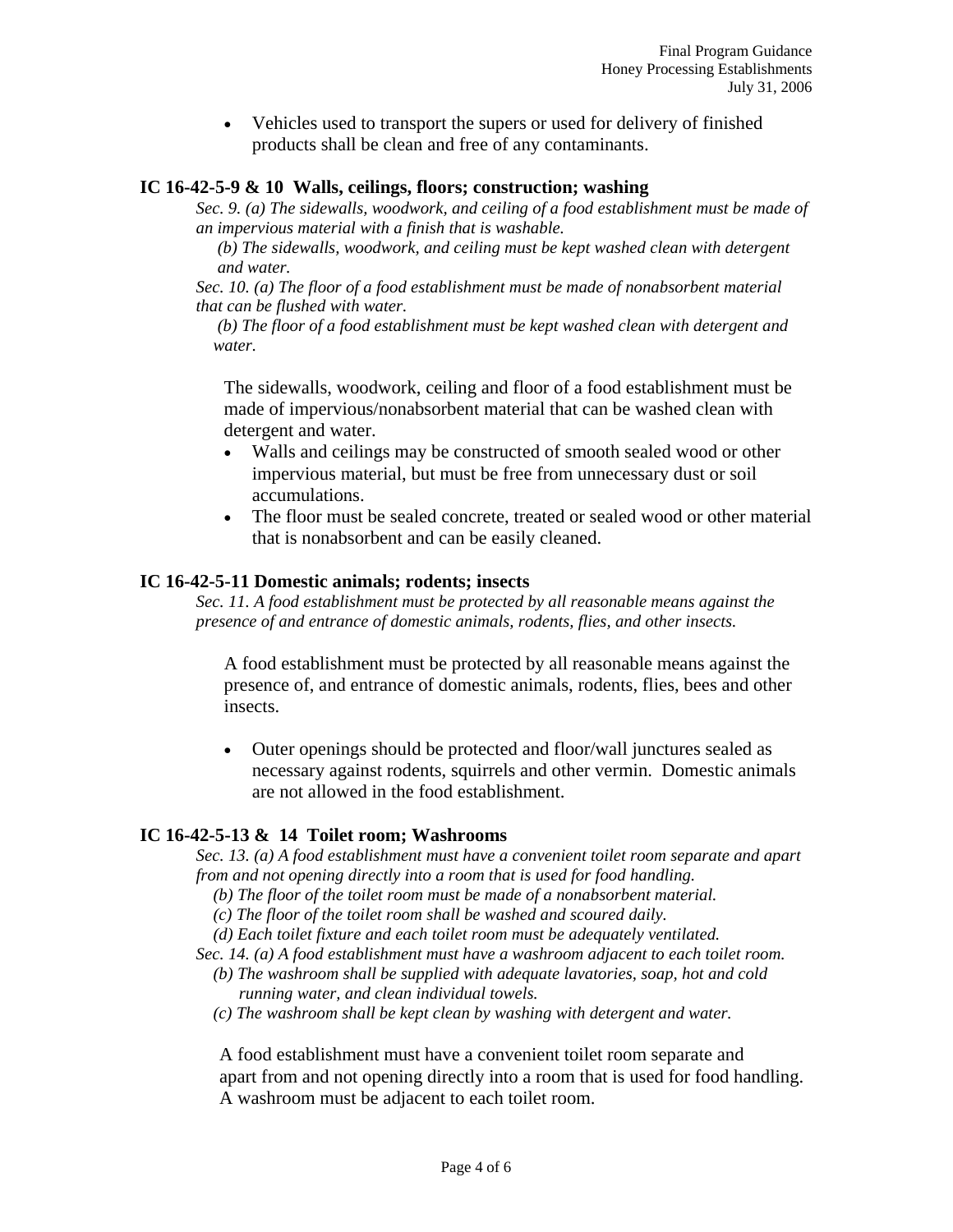• If the food establishment does not have a toilet room provided, then a restroom, in a nearby home, farmstead or business can be utilized. The restroom must have a toilet with a handsink, soap, potable hot and cold running water, and clean individual towels.

#### **IC 16-42-5-15 & 18 Food handling room; exclusive use Sleeping in food handling rooms**

*Sec. 15. A room that is used for food handling or that is equipped for use for food handling may not be used for any other purpose. Sec. 18. A person may not live or sleep in a room used for food handling or in a room opening directly into a food establishment.*

 Whatever facility is used, it cannot be used for any other purpose other than for honey processing and packaging at the time of processing. If a home kitchen is used as a food establishment for this seasonal operation, then no other rooms can open directly into the kitchen that is used for living or sleeping purposes without at least a door that can minimize unauthorized entry.

- If a honey house is used, it can only be used for honey processing/filling. However, if the room meets all requirements of IC 16-42-5 and 410 IAC 7-24, it can be used for producing other honey products such as honey candy, salad dressings, etc. Non-food products made from beeswax should not be produced in the same area at the same time as honey processing, unless it is separated and not a source of contamination.
- In the food establishment, no storage or handling of gasoline, oil, pesticides, or other hazardous materials shall be allowed.
- Equipment may be stored in the honey house in the off season.

### **IC 16-42-5-16 Dressing rooms**

*Sec. 16. (a) Rooms separate and apart from rooms used for food handling must be provided for the changing and hanging of wearing apparel. (b) The rooms for changing and hanging wearing apparel must be kept clean.* 

 Clothing apparel must be stored in another room not used for any part of the food establishment. The changing of clothing apparel must also be conducted in areas not part of the food establishment.

### **IC 16-42-5-21 Washing; employees**

*Sec. 21. A person who works in a food establishment shall wash the person's hands and arms thoroughly with soap and clean water before beginning work, before resuming work after a rest period, and before resuming work after visiting a toilet room.* 

 Persons working in a food establishment must be able to wash their hands and arms with soap and clean water before beginning work, before resuming work after breaks; or visiting a toilet room.